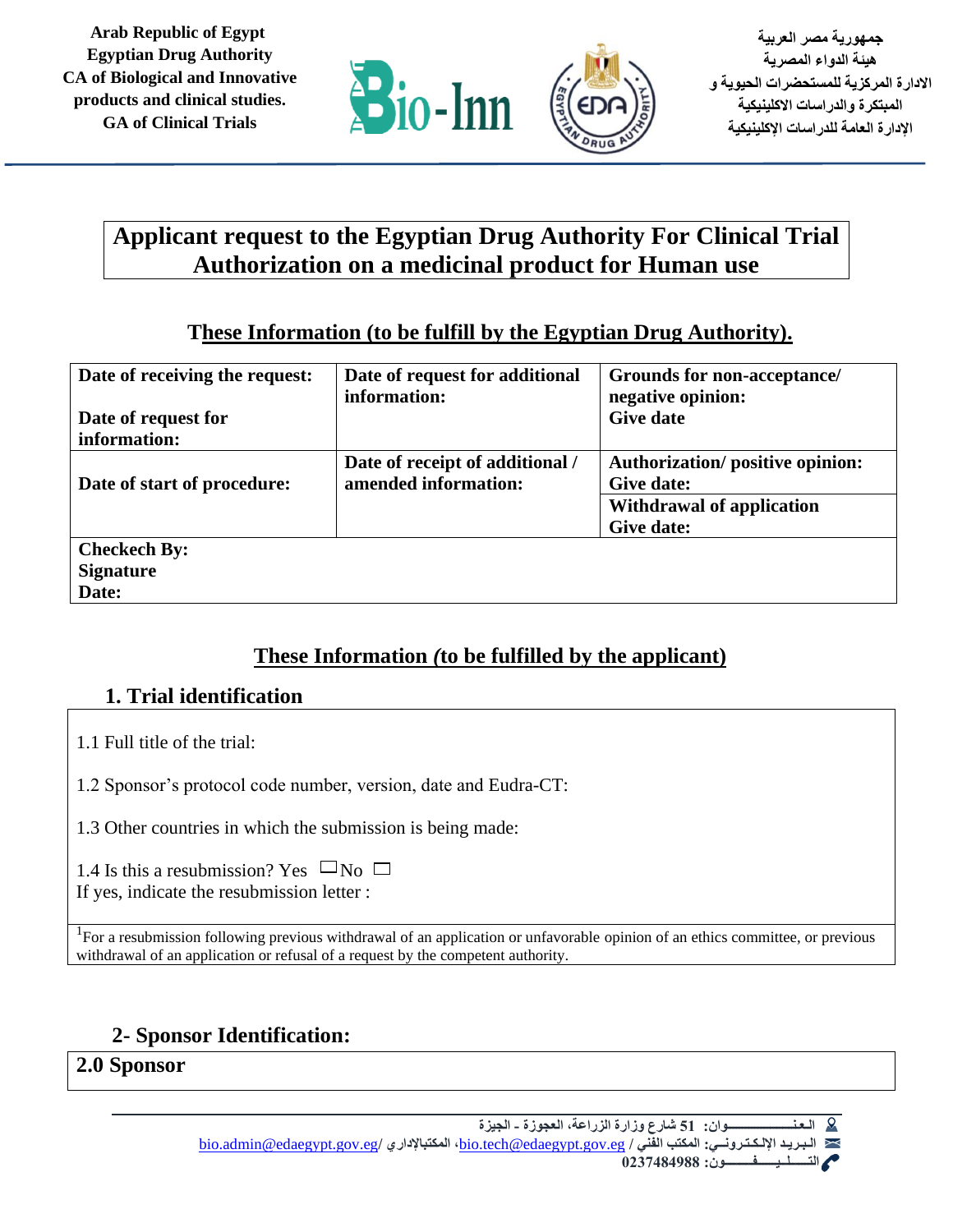

**جمهورية مصر العربية هيئة الدواء المصرية االدارة المركزية للمستحضرات الحيوية و المبتكرة والدراسات االكلينيكية اإلدارة العامة للدراسات اإلكلينيكية** 

| 2.0.1 Name of organization:                                                       |                                                |
|-----------------------------------------------------------------------------------|------------------------------------------------|
| 2.0.2 Full Name of the contact person:                                            |                                                |
| 2.0.3 Address:                                                                    |                                                |
| 2.0.4 Telephone number:                                                           |                                                |
| 2.0.5 Fax number:                                                                 |                                                |
| 2.0.6 E-mail:                                                                     |                                                |
| 2.1 Legal representative of the sponsor                                           |                                                |
| 2.1.1 Name of organization:                                                       |                                                |
| 2.1.2 Full Name of the person to contact:                                         |                                                |
| $2.1.3$ Address:                                                                  |                                                |
| $2.1.4$ Telephone number:                                                         |                                                |
| 2.1.5 Fax number:                                                                 |                                                |
| $2.1.6$ E-mail:                                                                   |                                                |
| $\vert 2.1.7 \text{ All tasks of the sponsor} \vert$                              | $yes \square no$                               |
| 2.1.7.1 Monitoring                                                                | $yes \square no$                               |
| 2.1.7.2 Regulatory (e.g. preparation of applications to EDA and ethics committee) | $\Box$ no $\Box$<br>yes                        |
| $[2.1.7.3]$ Investigator recruitment                                              | yes<br>$\Box$ no                               |
| $2.1.7.4$ IVRS9 – treatment randomization                                         | yes $\Box$ no                                  |
| $ 2.1.7.5$ Data management                                                        | $yes \Box$ no                                  |
| $\vert 2.1.7.6$ -data capture                                                     | $yes \Box$<br>$\overline{p}$ no $\overline{p}$ |
| 2.1.7.7 SUSAR (Suspecting unexpected Serious Adverse Reaction) reporting          | $yes \Box no \Box$                             |
| 2.1.7.8 Quality assurance auditing                                                | $yes \Box no \Box$                             |
|                                                                                   |                                                |
| 2.1.7.9 Statistical analysis                                                      | yes L<br>$\Box$ no $\Box$                      |
| $2.1.7.10$ Medical writing                                                        | $yes \Box no \Box$                             |
| 2.1.7.11 Other duties subcontracted                                               | $\Box$ no $\Box$<br>yes [                      |
| $2.1.7.11.1$ If yes to other please specify:                                      |                                                |

**الـعـنـــــــــــــــــــــوان: 51 شارع وزارة الزراعة، العجوزة - الجيزة** 

[bio.admin@edaegypt.gov.eg](mailto:bio.admin@edaegypt.gov.eg)**/ المكتباإلداري ،**[bio.tech@edaegypt.gov.eg](mailto:bio.tech@edaegypt.gov.eg) **/ الفني المكتب :اإللـكـتـرونــي الـبـريـد التــــــلــيــــــفـــــــــون: 0237484988**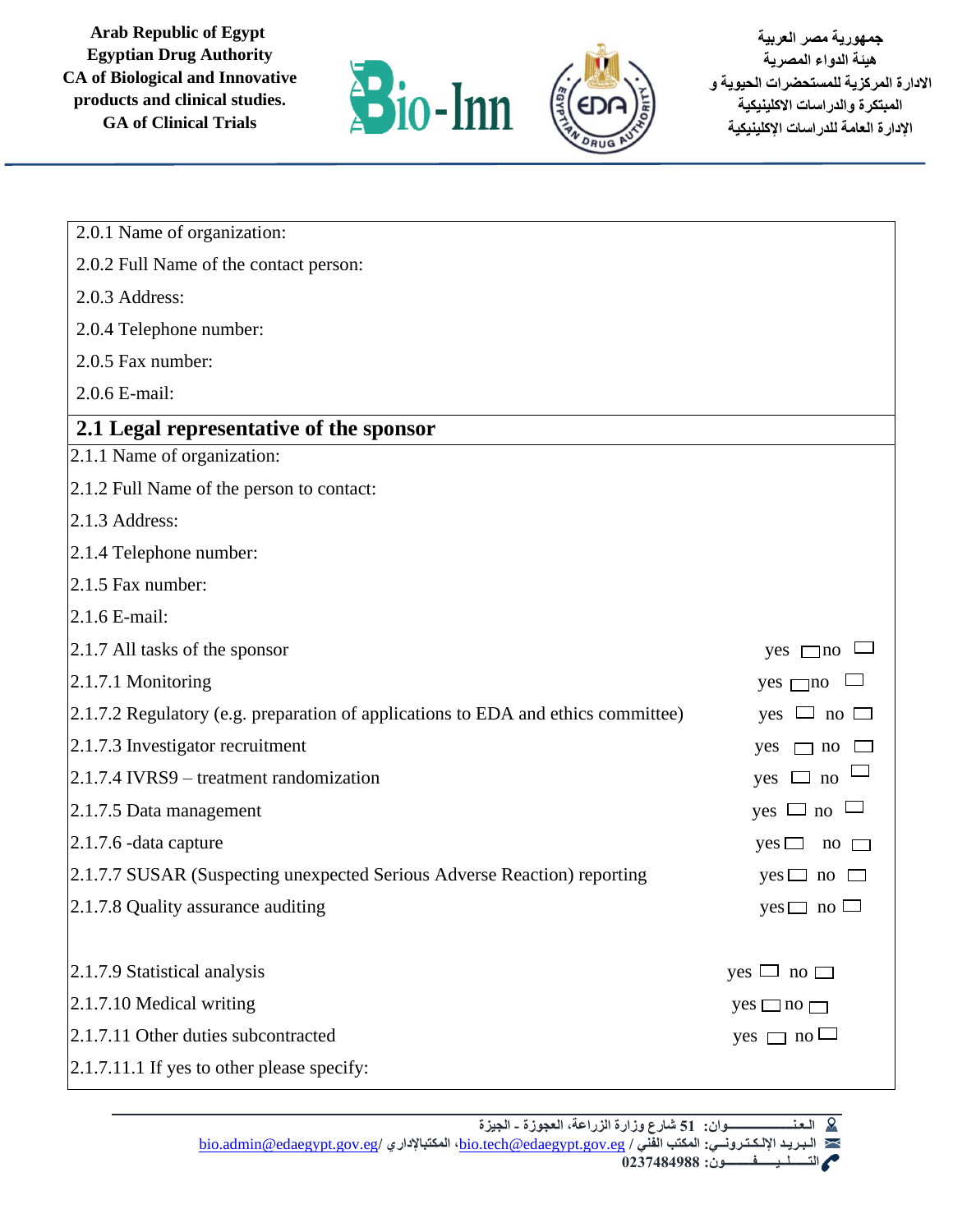

 $\Box$  $\Box$ 

# **2.2 Status of the sponsor:**

Commercial

Non commercial

#### **3.0 IMP identification**

3.0.1 Name /Number of IMP to be tested.

3.0.2 Name /Number of IMP used as a comparator.

# **3.1 Status of the IMP** 3.1.1 Is the IMP to be used in the trial has a marketing authorization in Egypt? yes  $\Box$  no  $\Box$ , If yes specify for the product to be used in the trial: Trade name: Name of the Marketing Authorization holder: 3.1.2 IMPD (**Investigational Medicinal Product Dossier**) submitted: yes no  $\Box$ 3.1.3 Was this IMP previously authorized in the market of any other countries?  $Yes \Box no$ Specify which countries? 3.1.4 Has the IMP been subjected of any scientific advice related to this clinical trial? Yes  $\Box$  no  $\Box$ **3.2 IMP Description** 3.2.1 Product name: 3.2.2 Product code: 3.2.3 Pharmaceutical form: Is this a specific pediatric formulation? Yes  $\Box$  no  $\Box$ 3.2.4 Maximum duration of treatment of a subject according to the protocol: 3.2.5 Dose allowed: First dose for first-in-human clinical trial:**الـعـنـــــــــــــــــــــوان: 51 شارع وزارة الزراعة، العجوزة - الجيزة**  [bio.admin@edaegypt.gov.eg](mailto:bio.admin@edaegypt.gov.eg)**/ المكتباإلداري ،**[bio.tech@edaegypt.gov.eg](mailto:bio.tech@edaegypt.gov.eg) **/ الفني المكتب :اإللـكـتـرونــي الـبـريـد التــــــلــيــــــفـــــــــون: 0237484988**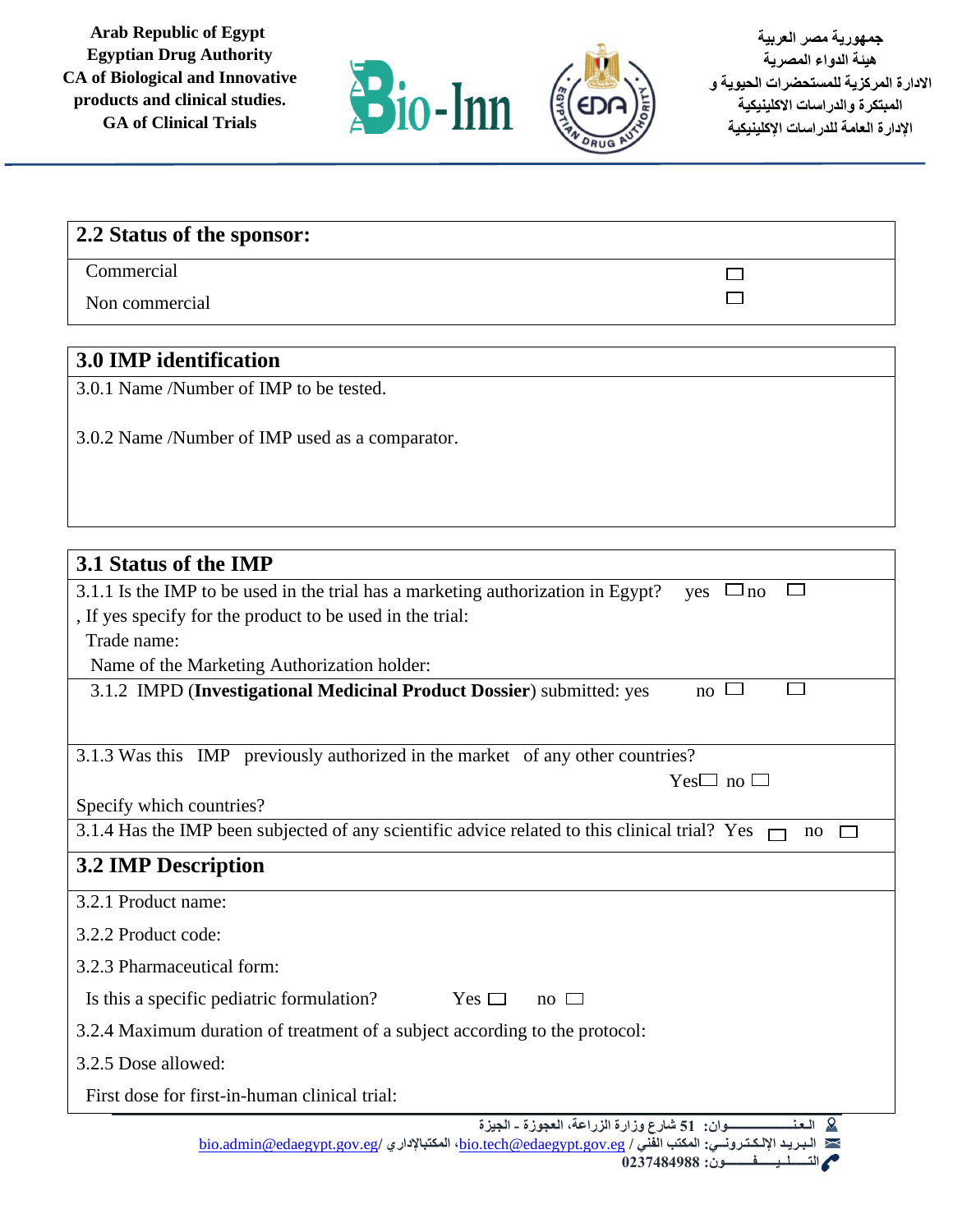

Maximum dose allowed:

3.2.6 Route of administration:

3.2.7 active substance(s): Name, Other available name for each active substance, Chemical/biological

description of the Active Substance

3.2.8 Strength (s):

<sup>2</sup>To be provided only when there is no trade name. This is the name routinely used by a sponsor to identify the IMP in the CT documentation (protocol, IB…).

<sup>3</sup> To be provided only when there is no trade name. This is a code designated by the sponsor which represents the name routinely used by the sponsor to identify the product in the CT documentation. For example, a code may be used for combinations of drugs or drugs and devices.

### **3.3 Type of IMP**

|                                                                              | Yes | N <sub>0</sub> |
|------------------------------------------------------------------------------|-----|----------------|
| 3.3.1 Does the IMP contain an active substance of chemical origin?           |     |                |
| 3.3.2 Does the IMP contain an active substance of biological /               |     |                |
| biotechnological origin (other than Advanced Therapy IMP (ATIMP)?            |     |                |
| 3.3.3 Is this an Advanced Therapy IMP (ATIMP)?                               |     |                |
| 3.3.4 Is this a Somatic cell therapy medicinal product?                      |     |                |
| 3.3.5 Is this a Gene therapy medicinal product?                              |     |                |
| Is this a Tissue Engineered Product?<br>3.3.6                                |     |                |
| Is this a Radiopharmaceutical medicinal product?<br>3.3.7                    |     |                |
| 3.3.8 Is this an Immunological medicinal product (such as vaccine, allergen, |     |                |
| immune serum)?                                                               |     |                |
| Is this a Plasma derived medicinal product?<br>3.3.9                         |     |                |
| 3.3.10 Is this an Extractive medicinal product?                              |     |                |
| 3.3.11 Is this a Recombinant medicinal product?                              |     |                |
| 3.3.12 Is this a Herbal medicinal product?                                   |     |                |
| 3.3.13 Is this Another type of medicinal product?                            |     |                |
| , If yes, specify:                                                           |     |                |
| 3.4 Mode of action <sup>4</sup>                                              |     |                |
|                                                                              |     |                |
|                                                                              |     |                |

4The mode of action should briefly describe the chemical, biochemical, immunological or biological means the IMP uses to effect its pharmaceutical action.

## **3.5 Placebo Information**

**الـعـنـــــــــــــــــــــوان: 51 شارع وزارة الزراعة، العجوزة - الجيزة**  [bio.admin@edaegypt.gov.eg](mailto:bio.admin@edaegypt.gov.eg)**/ المكتباإلداري ،**[bio.tech@edaegypt.gov.eg](mailto:bio.tech@edaegypt.gov.eg) **/ الفني المكتب :اإللـكـتـرونــي الـبـريـد** 

 **التــــــلــيــــــفـــــــــون: 0237484988**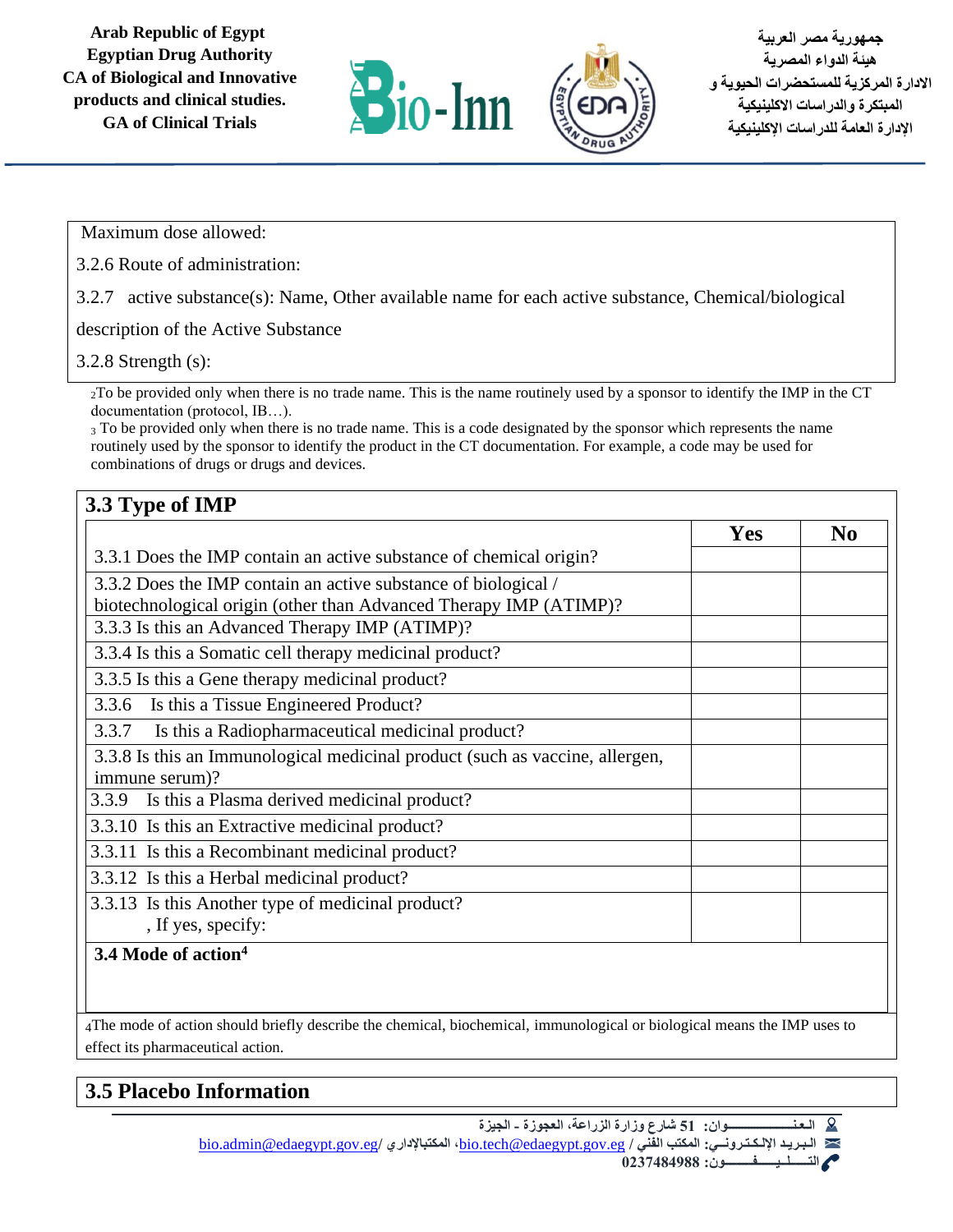

| 3.5.1 Is there a placebo:               |                                                                   | yes | no |  |  |
|-----------------------------------------|-------------------------------------------------------------------|-----|----|--|--|
| 3.5.2 Pharmaceutical form:              |                                                                   |     |    |  |  |
| 3.53 Route of administration:           |                                                                   |     |    |  |  |
| 3.5.4 Composition:                      |                                                                   |     |    |  |  |
| 3.5.5 Rationale for the use of placebo: |                                                                   |     |    |  |  |
|                                         | 3.6 Who is responsible for the certification of the finished IMP? |     |    |  |  |
| Manufacturer                            |                                                                   |     |    |  |  |
| Importer                                |                                                                   |     |    |  |  |
| 3.6.1                                   | Name of the organization:                                         |     |    |  |  |
| 3.6.2                                   | Address                                                           |     |    |  |  |
| 3.6.3                                   | Give the manufacturing authorization number:                      |     |    |  |  |

| 4. General Information on the trial                                                            |                                             |
|------------------------------------------------------------------------------------------------|---------------------------------------------|
| 4.0.1 Medical condition or disease under investigation                                         |                                             |
| 4.0.2 Therapeutic area                                                                         |                                             |
| 4.0.3 Is any of the conditions being studied a rare disease?                                   | $\mathbf{n}$<br>ves                         |
|                                                                                                |                                             |
| 4.1 Objective of the trial                                                                     |                                             |
| 4.1.1 Main objective:                                                                          |                                             |
| 4.1.2 Secondary objectives:                                                                    |                                             |
| 4.1.3 Is there a sub-study?                                                                    | $yes$  <br>$\overline{p}$ no $\overline{p}$ |
| , If yes give the full title, date and version of each sub-study and their related objectives: |                                             |

| <b>4.2 Scope of the trial</b> – (Tick all boxes where applicable) |     |                |  |  |  |
|-------------------------------------------------------------------|-----|----------------|--|--|--|
|                                                                   | Yes | N <sub>0</sub> |  |  |  |
| Diagnosis                                                         |     |                |  |  |  |
| Prophylaxis                                                       |     |                |  |  |  |

**الـعـنـــــــــــــــــــــوان: 51 شارع وزارة الزراعة، العجوزة - الجيزة** 

[bio.admin@edaegypt.gov.eg](mailto:bio.admin@edaegypt.gov.eg)**/ المكتباإلداري ،**[bio.tech@edaegypt.gov.eg](mailto:bio.tech@edaegypt.gov.eg) **/ الفني المكتب :اإللـكـتـرونــي الـبـريـد** 

 **التــــــلــيــــــفـــــــــون: 0237484988**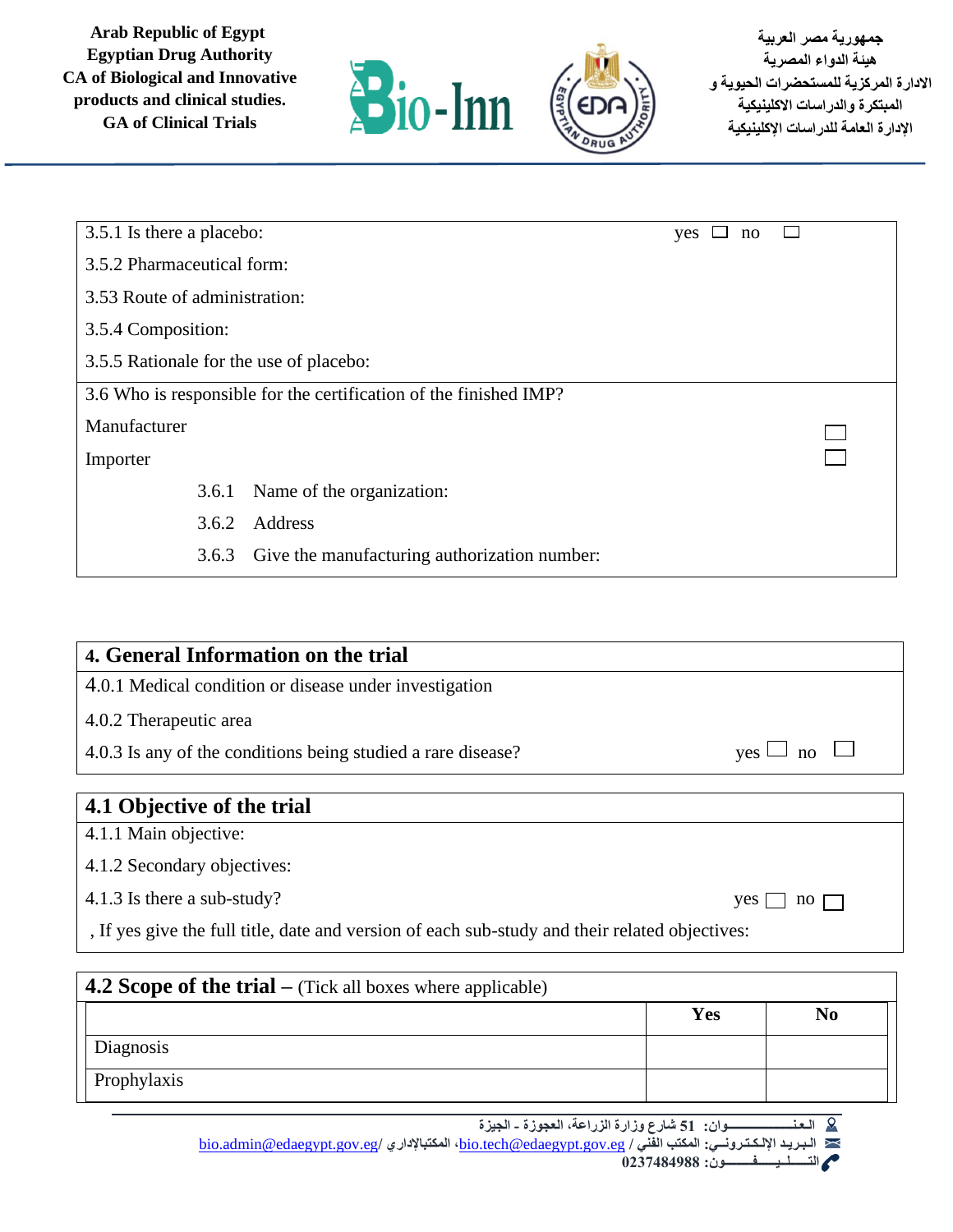



**جمهورية مصر العربية هيئة الدواء المصرية االدارة المركزية للمستحضرات الحيوية و المبتكرة والدراسات االكلينيكية اإلدارة العامة للدراسات اإلكلينيكية** 

| Therapy               |  |
|-----------------------|--|
| Safety                |  |
| Efficacy              |  |
| Pharmacokinetic       |  |
| Pharmacodynamic       |  |
| Bioequivalence        |  |
| Dose Response         |  |
| <b>Others</b>         |  |
| , If others, specify: |  |

| 4.3 Trial type <sup>7</sup>                   |                                                         |  |
|-----------------------------------------------|---------------------------------------------------------|--|
| 4.3.1 First administration to human (Phase I) |                                                         |  |
| 4.3.2 Therapeutic exploratory (Phase II)      |                                                         |  |
| 4.3.3 Therapeutic confirmatory (Phase III)    |                                                         |  |
| 4.3.4 Therapeutic use (Phase IV)              |                                                         |  |
| 4.4 Design of the trial                       |                                                         |  |
| Controlled                                    |                                                         |  |
| Randomized                                    |                                                         |  |
| Open:                                         |                                                         |  |
| Single blind:                                 |                                                         |  |
| Double blind:                                 |                                                         |  |
| Parallel group:                               |                                                         |  |
| Cross over:                                   |                                                         |  |
| Other:                                        |                                                         |  |
| If yes to other specify:                      |                                                         |  |
| 4.4.1 If controlled, specify the comparator:  |                                                         |  |
| Other medicinal product(s)                    |                                                         |  |
| Placebo                                       |                                                         |  |
|                                               | 9 العذ<br>ـوان: 51 شارع وزارة الزراعة، العجوزة ـ الجيزة |  |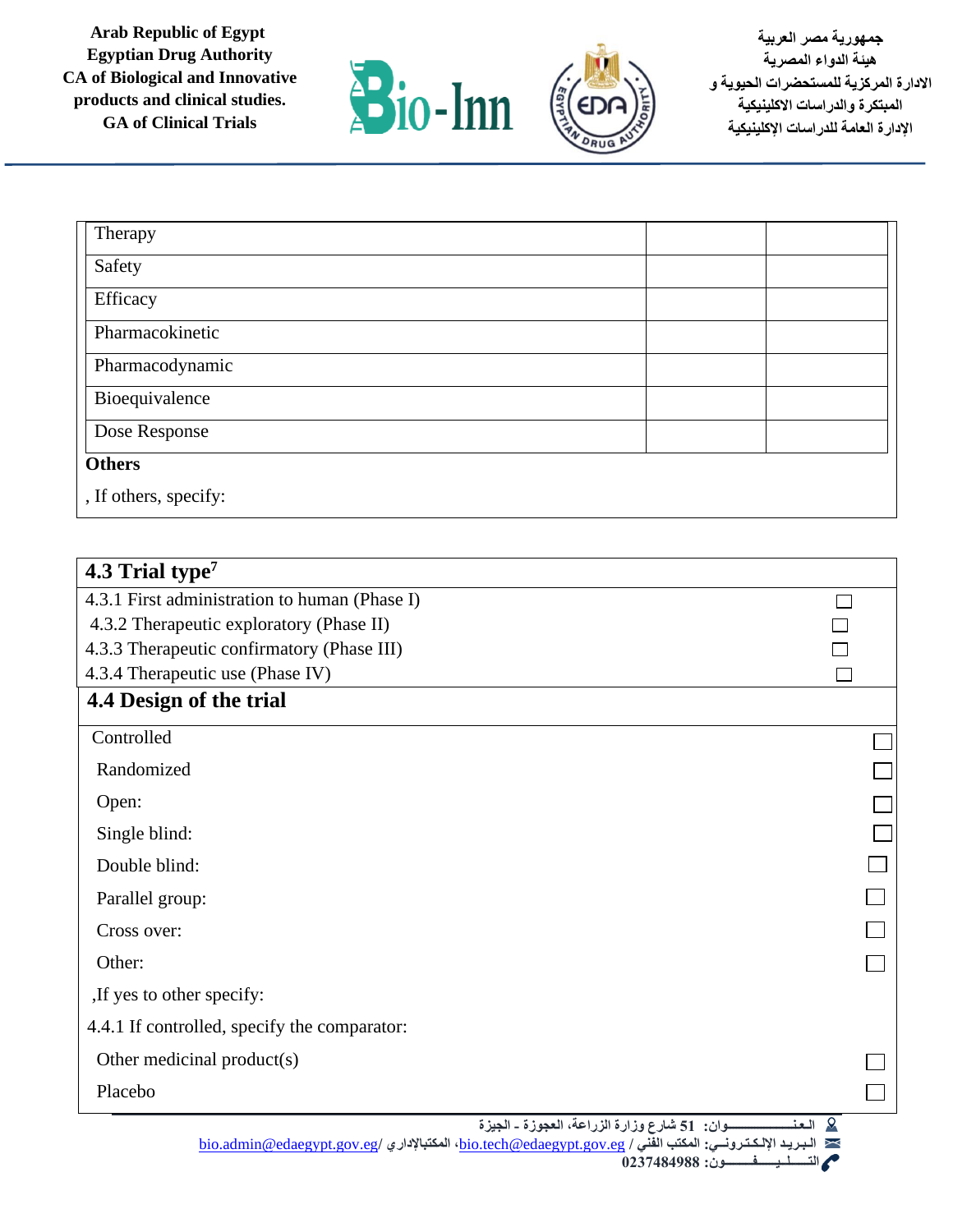

**جمهورية مصر العربية هيئة الدواء المصرية االدارة المركزية للمستحضرات الحيوية و المبتكرة والدراسات االكلينيكية اإلدارة العامة للدراسات اإلكلينيكية** 

> $\Box$  $\Box$  $\Box$  $\Box$  $\Box$

| Other                                                                                      |  |
|--------------------------------------------------------------------------------------------|--|
| , If yes to other, specify:                                                                |  |
| 4.4.2 Number of treatment arms in the trial:                                               |  |
| 4.4.3 Number of sites anticipated in Egypt                                                 |  |
| 4.4.4 Trial involving sites outside Egypt:                                                 |  |
| If yes, specify the number of sites anticipated outside EGYPT:                             |  |
| 4.4.5 Trial having an independent data monitoring committee:                               |  |
| 4.4.6 Initial estimate of the duration of the trial <sup>5</sup> (years, months and days): |  |
| In Egypt concerned years, months, days                                                     |  |
| In all countries concerned by the trial years, months, days                                |  |
| 4.4.7 Proposed date of start of recruitment                                                |  |
| In EGYPT concerned                                                                         |  |
| In all countries concerned                                                                 |  |
| 4.4.8 Proposed Completion date of the study                                                |  |
| $5$ From the first inclusion until the last visit of the last subject.                     |  |

#### **5 Population of trial subjects**

### **5.0.1 Age range**

 Preterm Newborn Infants (up to gestational age < 37 weeks) Newborns (0-27 days) Infants and toddlers (28 days - 23 months) Children (2-11 years) Adolescents (12-17 years) Adults (18-64 years) Elderly ( $>= 65$  years) Specify" how many" for each group selected

| <b>5.0.2 Gender</b> |  |  |  |  |  |  |  |
|---------------------|--|--|--|--|--|--|--|
| Female              |  |  |  |  |  |  |  |
| Male                |  |  |  |  |  |  |  |
|                     |  |  |  |  |  |  |  |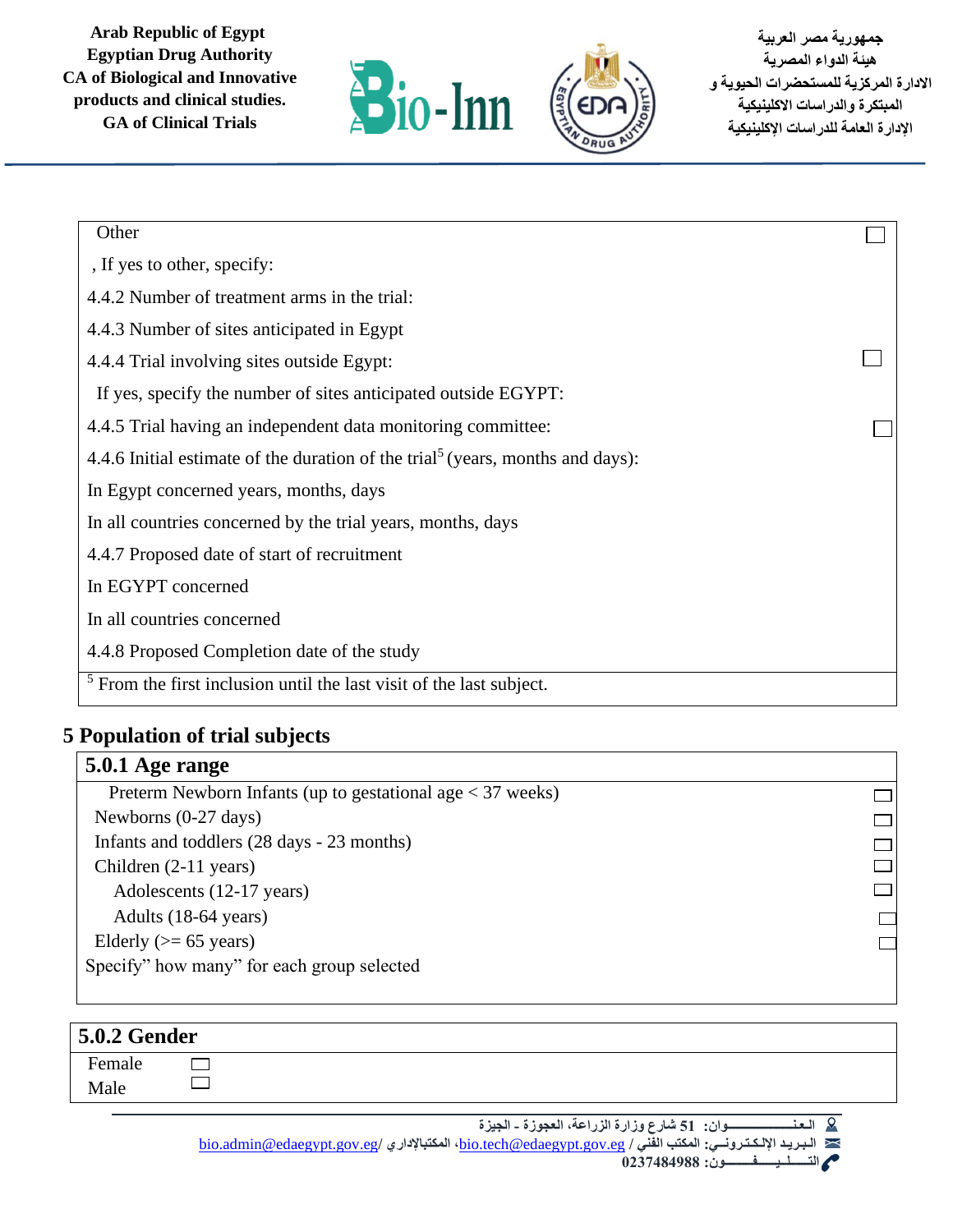

 $\Box$  $\Box$ 

 $\Box$  $\Box$  $\Box$  $\Box$  $\Box$  $\Box$ 

 $\Box$ 

Specify" how many" for each group selected **5.0.3 Group of trial subjects** Healthy volunteers Patients Specific vulnerable populations 1 Women of child bearing potential not using contraception 2 Women of child bearing potential using contraception 3 Pregnant women 4 Nursing women 5 Emergency situation 6 Subjects incapable of giving consent personally If yes, specify: 7 Others: If yes, specify

#### **5.0.4 Planned number of subjects to be included:**

 $\ln$  Egypt ( ) In the other countries in case of multinational clinical trial ()

**5.0.5 Plans for treatment or care after a subject has ended his/her participation in the trial.** please specify

**5.0.6 Please specify any incentives, compensation or treatment the participants will receive through participation in this study**

### **6. Clinical trial sites/investigators in Egypt concerned by this request**

| <b>6.0.1 Principal investigator(s) for the trial (enumerate each Principle Investigator for each</b> |  |
|------------------------------------------------------------------------------------------------------|--|
| study site)                                                                                          |  |

| <b>Name</b> | <b>Title</b> | <b>Institution</b> | E-mail | <b>Contact number</b> |
|-------------|--------------|--------------------|--------|-----------------------|
|             |              | <b>Name</b>        |        |                       |
|             |              | /Department        |        |                       |

**الـعـنـــــــــــــــــــــوان: 51 شارع وزارة الزراعة، العجوزة - الجيزة**  -9

[bio.admin@edaegypt.gov.eg](mailto:bio.admin@edaegypt.gov.eg)**/ المكتباإلداري ،**[bio.tech@edaegypt.gov.eg](mailto:bio.tech@edaegypt.gov.eg) **/ الفني المكتب :اإللـكـتـرونــي الـبـريـد** 

 **التــــــلــيــــــفـــــــــون: 0237484988**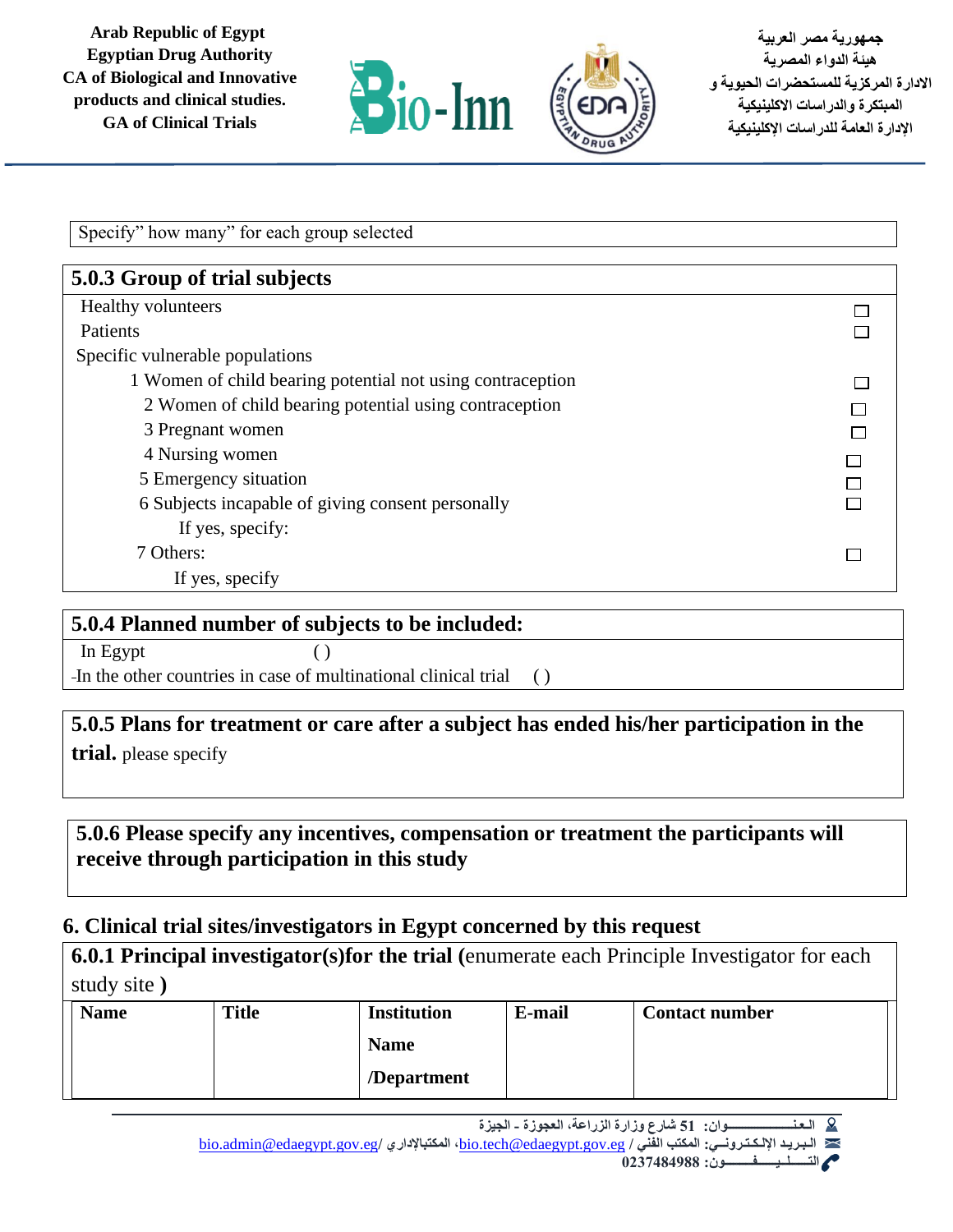



| 6.0.2. Co-investigator(s) and study site staff(s) |              |                    |        |                       |  |  |
|---------------------------------------------------|--------------|--------------------|--------|-----------------------|--|--|
| <b>Name</b>                                       | <b>Title</b> | <b>Institution</b> | E-mail | <b>Contact number</b> |  |  |
|                                                   |              | <b>Name</b>        |        |                       |  |  |
|                                                   |              | /Department        |        |                       |  |  |

| 6.1 Name of the all-designated laboratory (ies): |  |  |  |  |
|--------------------------------------------------|--|--|--|--|
| $Local$ $\Box$                                   |  |  |  |  |
| Central                                          |  |  |  |  |
| 6.1.1 Name of Organization:                      |  |  |  |  |
| 6.1.2 Department                                 |  |  |  |  |
| 6.1.3 Name of contact person:                    |  |  |  |  |
| 6.1.4 Address:                                   |  |  |  |  |
| 6.1.5 Telephone number:                          |  |  |  |  |
| 6.1.6 E-mail:                                    |  |  |  |  |
| 6.1.7 Duties subcontracted:                      |  |  |  |  |

### **7.0 Information on of Institutional Review Board Ethics Committee**

7.0.1 Institution Name:

7.0.2 Address:

7.0.3 Approval Date

7.0.4 Validity

## **7.1 National security decision in case of traveling patients samples outside EGYPT**

Pending

Given

If 'Given', specify the Date of approval:

### **8.0 Signature of the applicant:**

9.1 I hereby confirm that:

 $\Box$  the attached documents contain an accurate account of the information available;